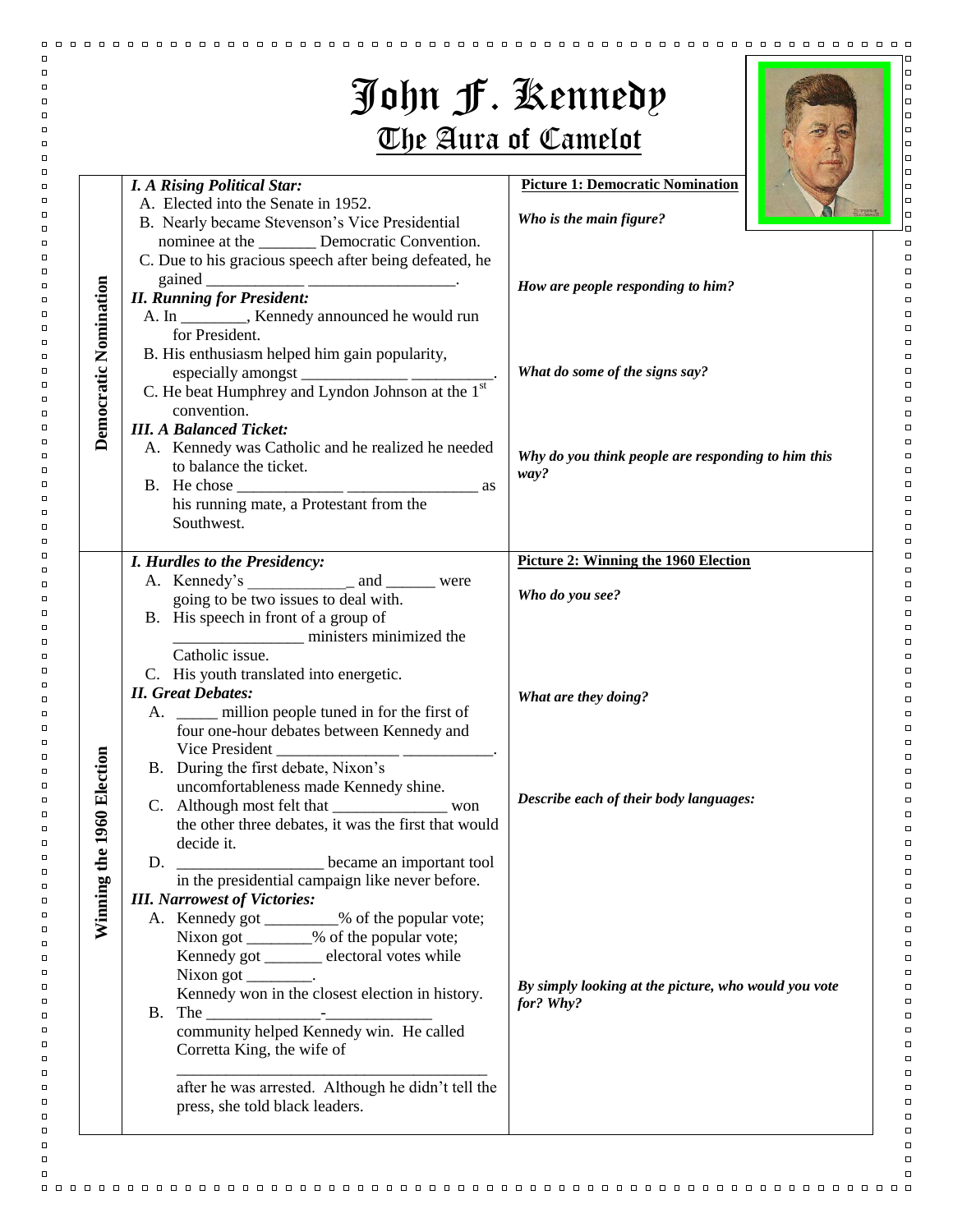|                               | <b>I. A Memorable Address:</b>                                                                                                                                                                             | <b>Picture 3: Kennedy's Inauguration</b>                             |
|-------------------------------|------------------------------------------------------------------------------------------------------------------------------------------------------------------------------------------------------------|----------------------------------------------------------------------|
| Kennedy's Inauguration        | A. January _____, ________, Kennedy became the<br>youngest President in our history.                                                                                                                       | What is going on in the picture?                                     |
|                               | president.                                                                                                                                                                                                 | Who is in front of the President?                                    |
|                               | and disciplined.<br><b>II.</b> An Ambitious Agenda                                                                                                                                                         | Who is around these two figures?                                     |
|                               | A. _______ _____________________ -Kennedy's title for his<br>domestic agenda.<br>B. He wanted a series of programs to help improve<br>lives and to assist the                                              |                                                                      |
|                               | economically underprivileged people of foreign<br>nations.                                                                                                                                                 | What would have television viewers have felt seeing this<br>picture? |
|                               | economic and social reforms to Latin America<br>D. ____________ _________ - sending American<br>youth to help less-developed nations improve<br>health care, education, and agriculture.                   |                                                                      |
|                               | E. He and Congress agreed to increase funding in<br>America's program to land a man<br>on the moon by the end of the decade.                                                                               |                                                                      |
|                               | F. He also increased minimum wage, expanded<br>Social Security, and economic aid for industrial<br>and rural areas.                                                                                        |                                                                      |
| Administration<br>The Kennedy | G. There was opposition to his agenda.<br><b>I. Best and Brightest:</b>                                                                                                                                    | <b>Picture 4: The Kennedy Administration</b>                         |
|                               | A. Author Halberstam stated Kennedy's top<br>appointments were: "<br>-educated<br>males, in the prime of their careers" similar to<br>Kennedy's background.<br>B. He named Robert McNamara as Secretary of | Who do you see?                                                      |
|                               | Defense and his brother<br>as Attorney General.<br>C. He even picked some Republicans.                                                                                                                     | What are their political roles?                                      |
|                               | <b>II. Robert Kennedy - Attorney General:</b><br>A. Attorney General is the top law-enforcement<br>job in the country.<br>B. When criticized of nepotism, Kennedy                                          | What are they doing?                                                 |
|                               | responded with "I see nothing wrong with<br>giving Bobby some legal experience before he<br>goes out to practice law."                                                                                     | Do you think this is a positive picture or a negative                |
|                               | C. During the Civil Rights Movement, he sent 400<br>troops to $\_\_$<br>protect demonstrators.<br>D. He supported other civil rights leaders like                                                          | picture towards the Kennedy administration?                          |
|                               | Cesar Chavez.<br>E. He also brought a case against Teamsters<br>Union president ____________ for corruption and                                                                                            |                                                                      |
|                               | ties to organized crime.<br>Robert Kennedy would be eventually killed in<br>F.<br>1968 in L.A. while running for president.                                                                                |                                                                      |

 $\Box$  $\Box$  $\Box$  $\Box$  $\Box$  $\Box$  $\Box$  $\Box$  $\Box$  $\Box$  $\Box$  $\Box$  $\Box$  $\Box$  $\Box$  $\Box$  $\Box$  $\Box$  $\Box$  $\Box$  $\Box$  $\Box$  $\Box$  $\Box$  $\Box$  $\Box$  $\Box$  $\Box$  $\Box$  $\Box$  $\Box$  $\Box$  $\Box$  $\Box$  $\Box$  $\Box$  $\Box$  $\Box$  $\Box$  $\Box$  $\Box$  $\Box$  $\Box$  $\Box$  $\Box$  $\Box$  $\Box$  $\Box$  $\Box$  $\Box$  $\Box$  $\Box$  $\Box$  $\Box$  $\Box$  $\Box$  $\Box$  $\Box$  $\Box$  $\Box$  $\Box$  $\Box$  $\Box$  $\Box$  $\Box$  $\Box$  $\Box$  $\Box$  $\Box$  $\Box$  $\Box$  $\Box$  $\Box$  $\Box$  $\Box$  $\Box$  $\Box$  $\Box$  $\Box$